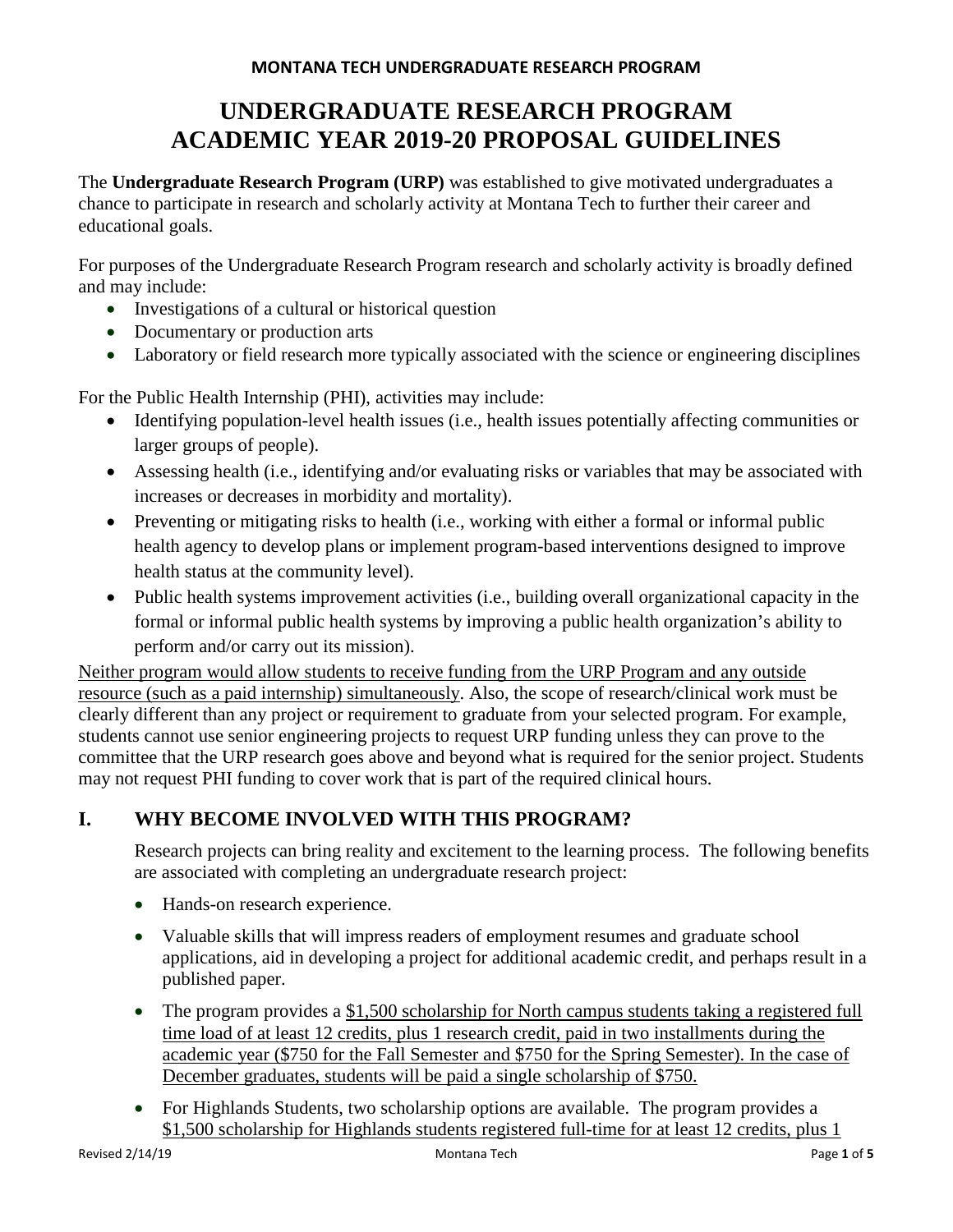research credit, paid in two installments during the academic year (\$750 for the Fall Semester and \$750 for the Spring Semester). The program provides a \$1,000 scholarship for Highlands students taking 9 credits of coursework, plus 1 research credit, paid in two installments during the academic year (\$500 during Fall Semester and \$500 during Spring Semester).

• You may be able to present your research at various conferences including the Montana Academy of Sciences Annual Meeting, the National Undergraduate Research Conference, and Sigma Xi Annual Conference. See the Undergraduate Research website for more presentation opportunities. A presentation is required.

### **II. PROPOSAL SUBMITTAL AND DUE DATE**

The proposal document, including cover sheet(s), must be submitted in PDF format. Hard copies of proposals will NOT be accepted.

The proposal and cover sheet PDF must be emailed to **[urp@mtech.edu](mailto:urp@mtech.edu)** by:

#### **5 p.m. on Wednesday, March 27, 2019.**

Subject line of the e-mail should say, "URP Proposal – Lastname, Firstname" or "PHI Proposal – Lastname, Firstname". File should be named, "lastname\_URP\_proposal\_AY19\_20" or "lastname\_PHI\_proposal\_AY19\_20"

There is no guarantee that there will be a Fall call for proposals for the 2019-20 Academic Year. If you would like to be involved in this program during AY 2019-20, you must submit your proposal by the above date.

### **III. STUDENT ELIGIBILITY**

All undergraduate students are eligible, subject to the following conditions:

- All applicants must be students enrolled at Montana Tech in good academic standing and must have successfully completed 30 credits (North Campus) or 15 credits (Highlands) before starting the project. Exceptions may be made upon formal request to the URP Committee by the student's mentor.
- Applicants must attend classes full-time for the entire academic year they expect to receive their funding. The exception to this would be for Highlands St udents who want to participate in research, but at the reduced scholarship rate. These students must be enrolled in at least 9 credits of coursework plus 1 research credit. This option is for Highlands Students **ONLY**. Students graduating in December may participate, subject to the exceptions and guidelines set forth in Appendix D, December Graduate Requirements, on the Undergraduate Research website. Exceptions may be made upon formal request to the URP Committee by the student's mentor.
- North Campus Students must have completed at least 6 credits of course work in the academic area in which they are proposing to do research. Highlands students must have completed 3 credits in the area. These credits must be completed before the project is initiated.
- Team proposals may be submitted as long as both members of the team meet the eligibility requirements (teams are limited to 2 students). Team proposals, however, must have appropriate justification for each individual involved and therefore, must show how each member is going to contribute to the project. Each student will receive \$1,000 scholarship (\$500 each semester) for their participation. Teams should submit one proposal with two cover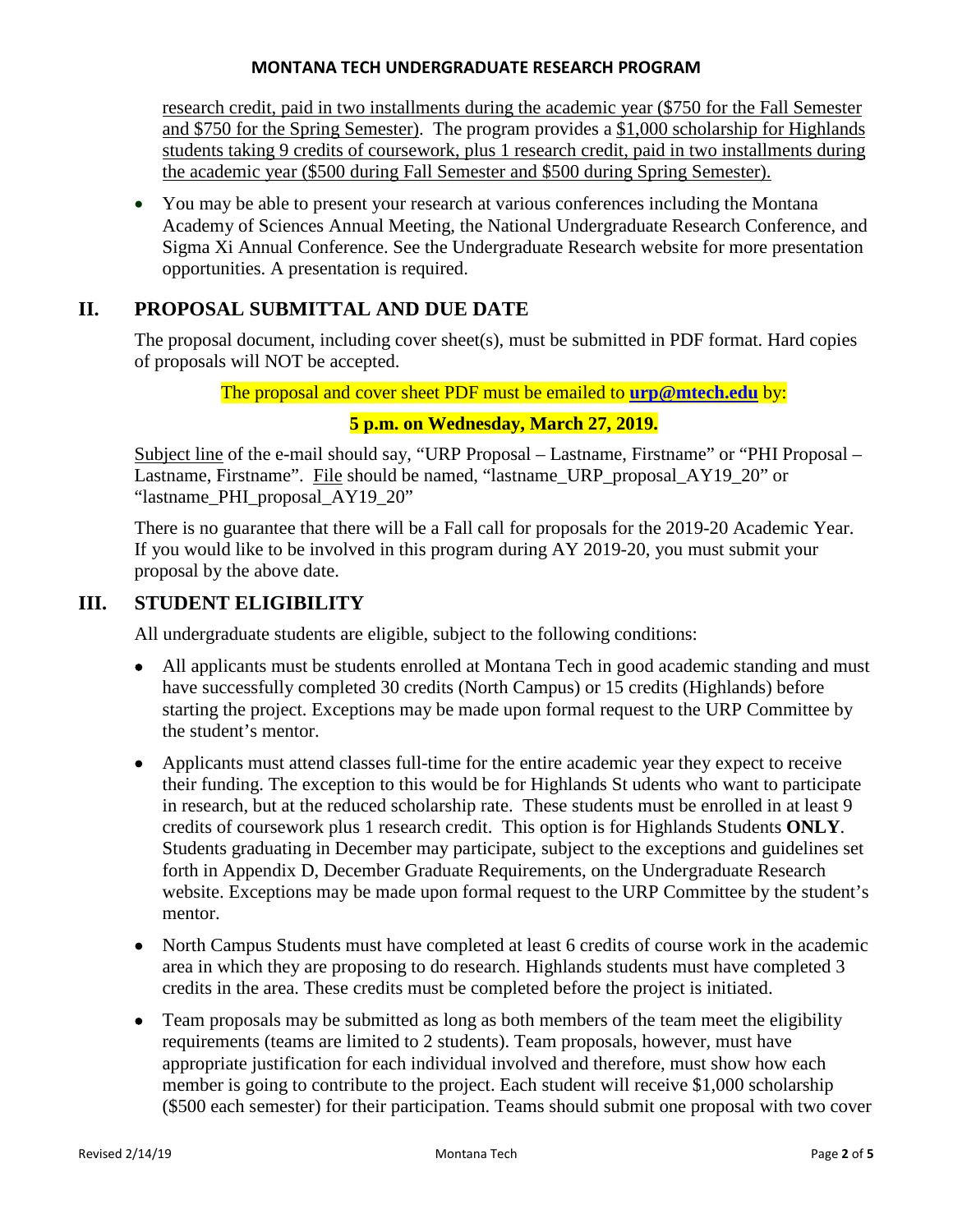sheets. (For Highlands students taking 9 credits of coursework, the scholarship would be \$650 (\$325 each semester)

- An appropriate research mentor (Tech faculty member, Tech researcher, or member of the Bureau of Mines and Geology) must sponsor each applicant or team. Interested students should contact prospective mentors in their department or in the area they are proposing to do research. For Mentor Guidelines, see Appendix I on the Undergraduate Research website. Health professionals in the community could be a co-mentor for PHI projects.
- A student may submit only one proposal in response to this call. Successful recipients of URP awards may apply in future years as long as they continue to be eligible per URP guidelines.
- If applicable, include in the budget section, information on outside funding if the proposed URP project is similar to already funded research. Clearly explain how the proposed URP project is different than, or complements, currently funded work.
- A student who has failed to complete a previous undergraduate research project satisfactorily may be deemed ineligible for the program. A student who does not satisfactorily complete the first semester of the project or at least 9 course credits (Highlands) or 12 course credits (North Campus) may be deemed ineligible for participation during spring semester.

# **IV. THE PROPOSAL**

Determination of award recipients will be based on the strength of the proposal submitted to the URP Committee. The URP committee reserves the right to return proposals for further editing or rewriting.

*Because URP researchers are required to present their work in a public forum, proprietary topics and unprotected intellectual property create special challenges. Students who are considering a project with these issues are encouraged to contact the Research Office for advice, and may be directed to seek other methods of support.*

- Students should develop their proposals with the assistance of their research supervisor/mentor. The mentor will provide valuable assistance in developing the project. The proposal must include the Undergraduate Research Cover Sheet, a title page, project description (problem statement/background/justification, preliminary studies and/or literature review, project objectives/goals, methodology/procedures, evaluation, and timeline), references, and budget with budget justification. Review Appendix A, Proposal Preparation, on the Undergraduate Research website for more detailed descriptions of the required sections of the proposal.
- Proposals must be submitted in PDF Format, can be up to 1,200 words long (excluding cover sheet, title page, budget and references), and may include illustrations. The text of the proposal must be formatted with a minimum of 11-point font and one-inch margins. See Appendix A, Proposal Preparation, on the Undergraduate Research website for detailed instructions. An example of a complete, well-written proposal is available on the website. Instructions for scanning or converting your proposal to a PDF are also available on the Undergraduate Research website. Hard copies will NOT be accepted.
- An operating budget request (\$300 maximum) may be included in the proposal; students should work closely with their mentors to formulate the budget requests. Matching funds from the department are encouraged. See Appendix B, Budget and Expenses, on the Undergraduate Research website for more detailed budget development requirements and information.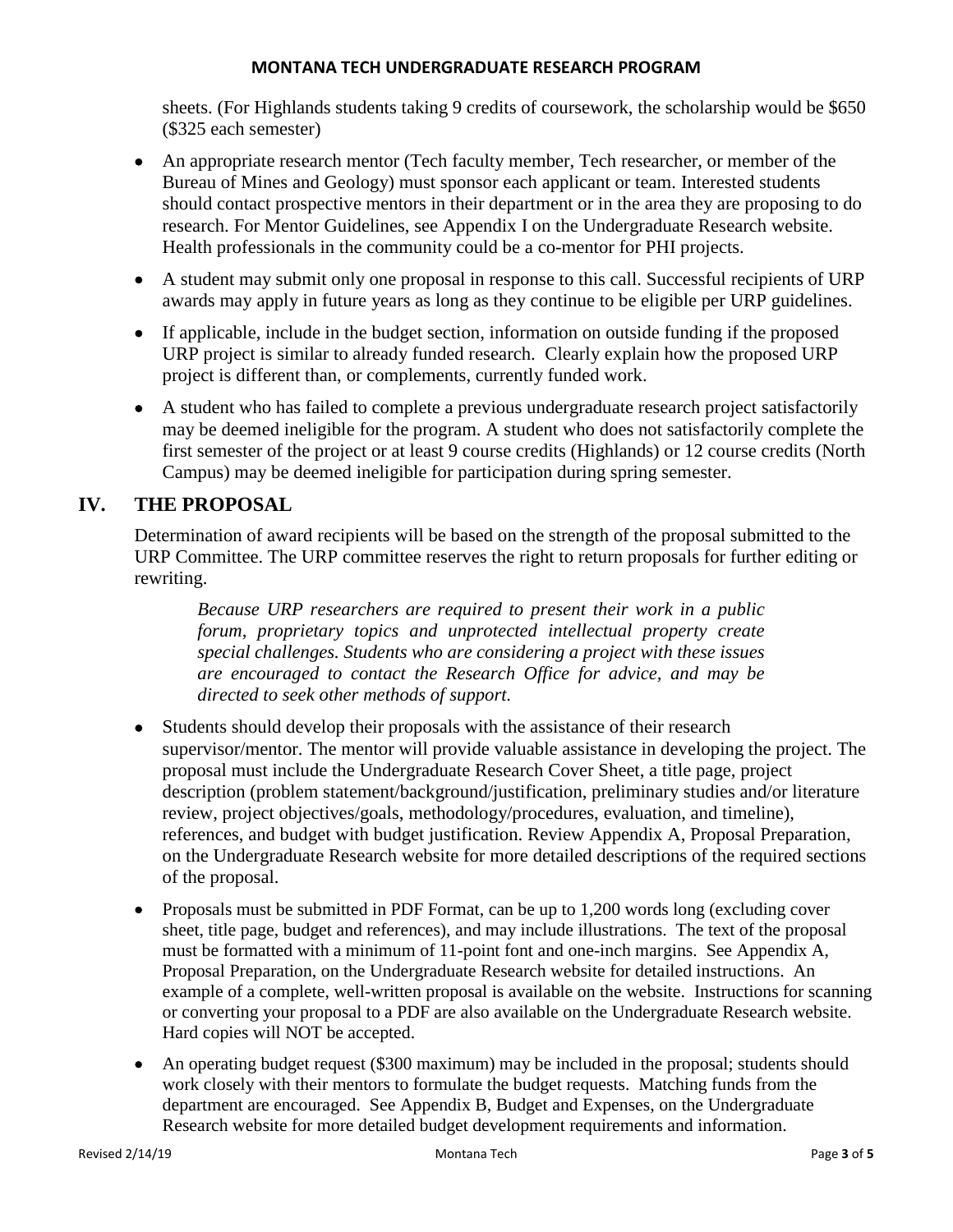- $\checkmark$  The budget request is primarily for consumable supplies and expenses involved with constructing scientific apparatus. Items purchased with URP funds need to remain the property of Montana Tech. If a student wants to keep an item after the project is over (e.g. thumb drive, field book, digital camera, etc.), the student should reinvest a portion of the scholarship funds to purchase that item.
- $\checkmark$  Funds to support travel associated with conducting the research are allowable budget expenses, but funds to support travel to present results should NOT be included in the proposal budget.
- Mentors may request a \$300 mentor allowance for each URP project that they supervise. Mentor allowances can be deposited in their campus IDC account, or be re-directed towards the project to be spent on consumbles, supplies, or travel associated with the project.
- If a project involves the use of human subjects or the use of personal data involving the private information of individuals**,** it will require the approval of the UM Institutional Review Board (IRB) which can delay the approval process by as much as 2 months. Please see Appendix H, Using Human Subjects, on the Undergraduate Research website for instructions on obtaining IRB approval. It is not necessary to have approval before submitting the proposal.
- Proposals for projects involving collaboration with an off-campus individual, business, or other entity must include a letter of support or commitment from that entity or person.

# **V. PROPOSAL EVALUATION**

Proposals will be evaluated on criteria including the following:

- Is the proposal well-written and does it follow the guidelines?
- Does the proposal have a clearly stated objective, question or hypothesis?
- Is the proposed methodology described in adequate detail?Is it realistic? Given the time and budgetary restraints of typical undergraduate students, can it be completed? A timeline outlining the research activities must be included.
- Does the proposed methodology address the objective, answer the question or confirm/deny the hypothesis? For example, if a proposal calls for some type of statistical analysis, adequate information would include the statistical hypotheses to be tested or the statistical model to be employed and the identification of the relevant statistical procedure. Some common examples are regression, 1-way ANOVA, and 2-sample t-test.
- The URP Committee and/or the Director of Environmental Health and Safety reserve(s) the right to reject any proposal due to safety concerns.
- The URP Committee may request a re-vision of a proposal to address the URP Committee comments and concerns. A student may be allowed up to three submissions of a proposal.

Students can expect feedback from the URP Committee regarding their proposals by mid April 2019.

### **VI. OBLIGATIONS & OPPORTUNITIES FOR ALL URP AWARD RECIPIENTS**

• **Undergraduate Research Course Requirement:** All recipients of URP awards are required to enroll in "xxxx 490 Undergraduate Research," or "xxxx 290 URP" credit (Highlands) with a minimum of 1 credit for any semester during which they are actively engaged in the project and expect to receive a scholarship. This course will identify successful recipients on their transcripts with a letter grade for each semester.